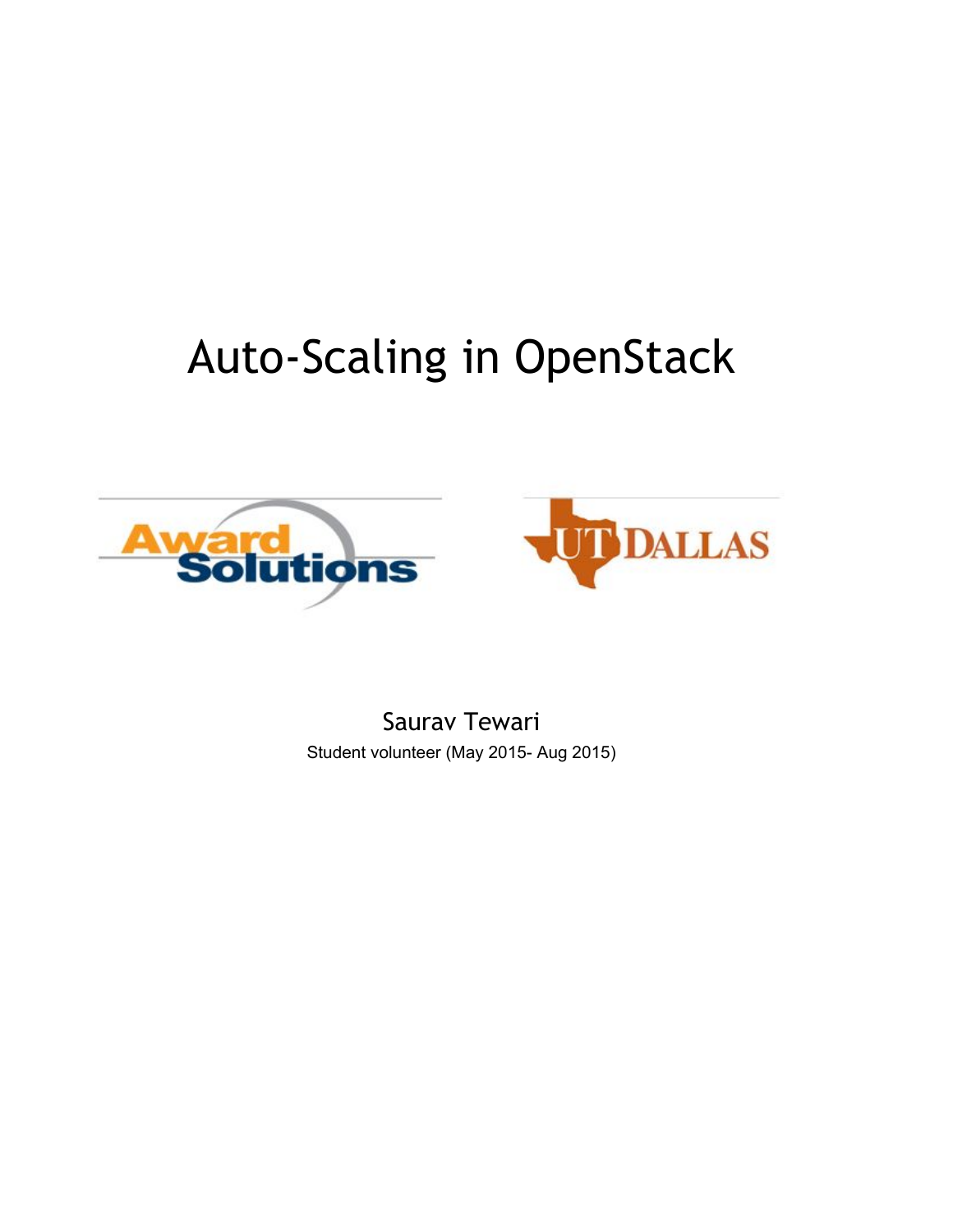# Index

**[Introduction](#page-2-0)** Pre-Configuration Heat [Orchestration](#page-2-2) Template (HOT) HOT created as part of [autoscaling](#page-3-0) application Workflow of [autoscaling](#page-5-0) Interval at which alarm will be [triggered](#page-5-1) **[Snapshots](#page-7-0)** Initial state of [network](#page-7-1) Creating network stack from [networkmain.yaml](#page-7-2) Creating network scale from [networkmain.yaml](#page-8-0) Injecting code (increasing cpu\_util) from [ScalingMain](#page-8-1) vm to machine28 vm [Scaling](#page-9-0) up Injecting code (decreasing cpu\_util) from [ScalingMain](#page-10-0) vm to machine28 vm [Scaling](#page-10-1) down [Ceilometer](#page-11-0) statistics API Stack event for checking alarm [triggering](#page-11-1) time Ceilometer query for measuring specific resource cpu-utilization [OpenStack](#page-12-0) CLI [Heat](#page-12-1) API [Ceilometer](#page-12-2) API Code injection [commands](#page-13-0)

[References](#page-13-1)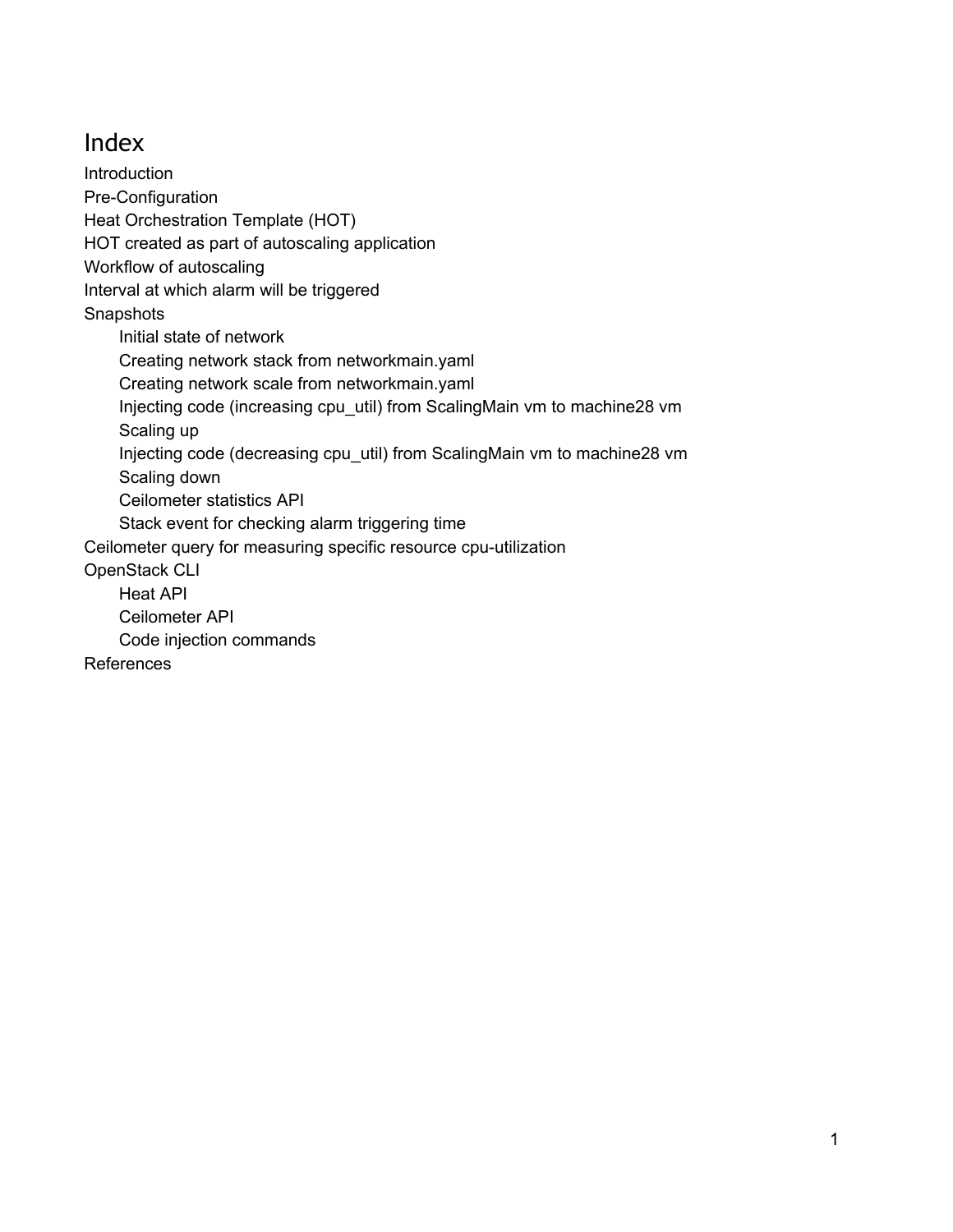## <span id="page-2-0"></span>Introduction

Heat is the component responsible for orchestration in OpenStack. It manages the lifecycle of openstack application using templates and defines the relationship among resources. It defines the lifecycle of applications. Heat allow advanced functionality such as nested stacks and autoscaling. AutoScaling is a feature of OpenStack Heat that allows resources of an application to autoscale when required. Autoscaling is possible for any number of resources but in this application we have considered only autoscaling of virtual machines.

In auto-scaling Heat and Ceilometer plays vital role. Heat provides resources to be scaled and policy for scaling. Ceilometer provides alarm which notifies when certain threshold (of some meter) have been met.

# <span id="page-2-1"></span>Pre-Configuration

Creating image with following three files.

- 1. run.sh: this file contains code for running infinite echo and dumping to \dev\null file.
- 2. start.sh: it contains for loop that executes run.sh file in each loop.
- 3. end.sh: it contains command to kill all the running shell processes.

After all files have been created take a snapshot of this image. This screenshot will be used for booting all the virtual machine instances for auto-scaling.

```
1sstart.sh
end.sh
            run.sh
s<br>Scatrunsh
#!/run/sh
while f 1 1do
  echo "" > /dewnull
done
$<br>$ cat start.sh
#!/bin/sh
for i in 'seq 1 30'; do<br>sh $HOME/run.sh &
done
$<br>$ cat end.sh
#!/bin/sh
sudo kill ${pidof sh)<br>$ -
               Pre configured files
```
# <span id="page-2-2"></span>Heat Orchestration Template (HOT)

It it the default format which is used to create stack: a collection of resource. HOT is written in YAML (YAML Ain't Markup Language) format. It integrates well with software configuration management tools and other OpenStack components. There are three versions of HOT that are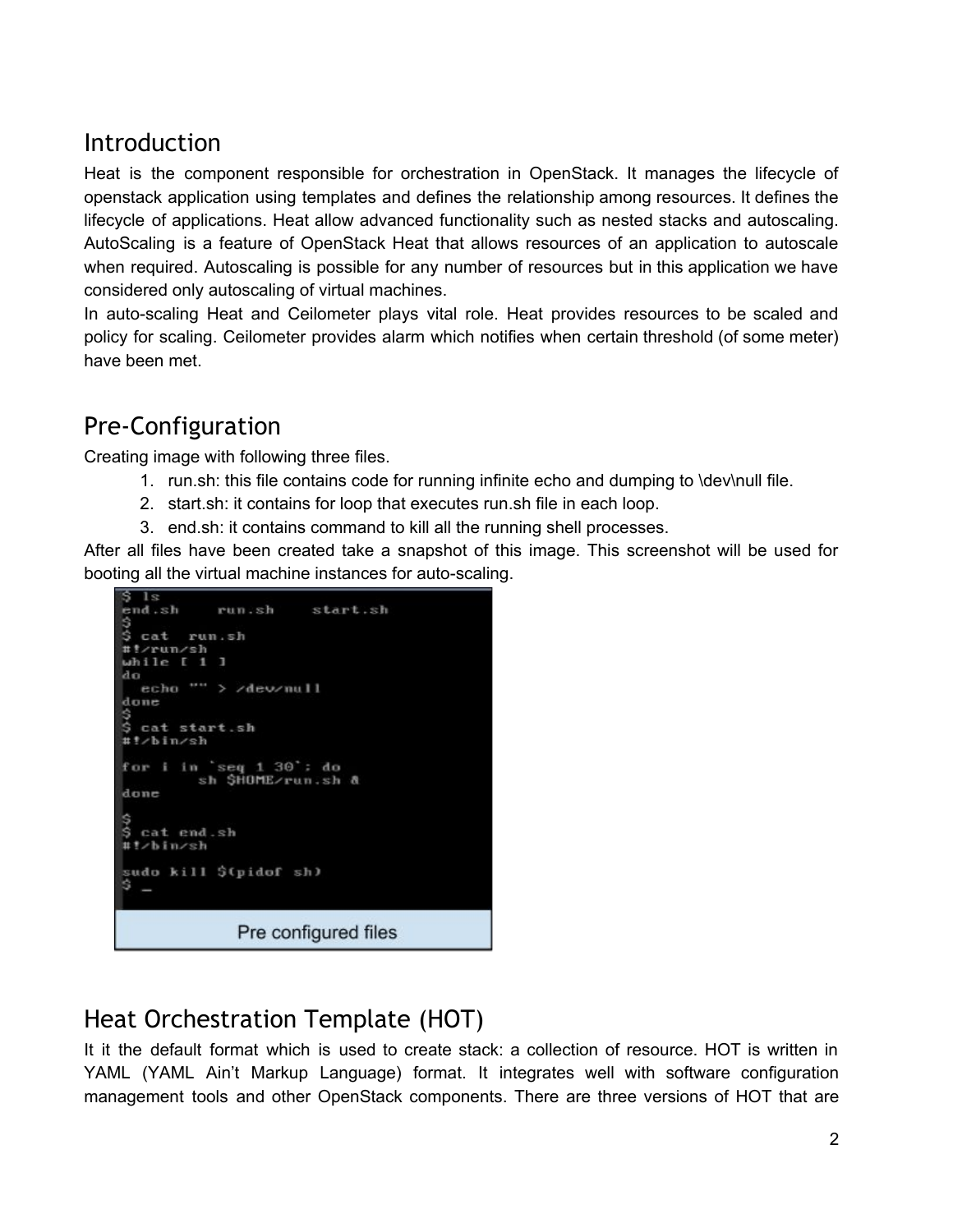available today. The version of templates matter because each version contains specific features and supports specific functions:

- 1. Icehouse (oldest) 2013-05-23
- 2. Juno 214-10-16
- 3. Kilo (latest) 2015-04-30

```
heat template version: 2013-05-23
description:
 # a description of the template
parameter_groups:
 # a declaration of input parameter groups and order
parameters:
  # declaration of input parameters
resources:
  # declaration of template resources
outputs:
 # declaration of output parameters
                    HOT structure
```
# <span id="page-3-0"></span>HOT created as part of autoscaling application

#### **1. networkmain.yaml**

This templates creates an infrastructure for creating auto-scaling resources. It creates a Router (ScalingRouter) which is connected to Network (ScalingNetwork) and an Instance (ScalingMain).



networkmain.yaml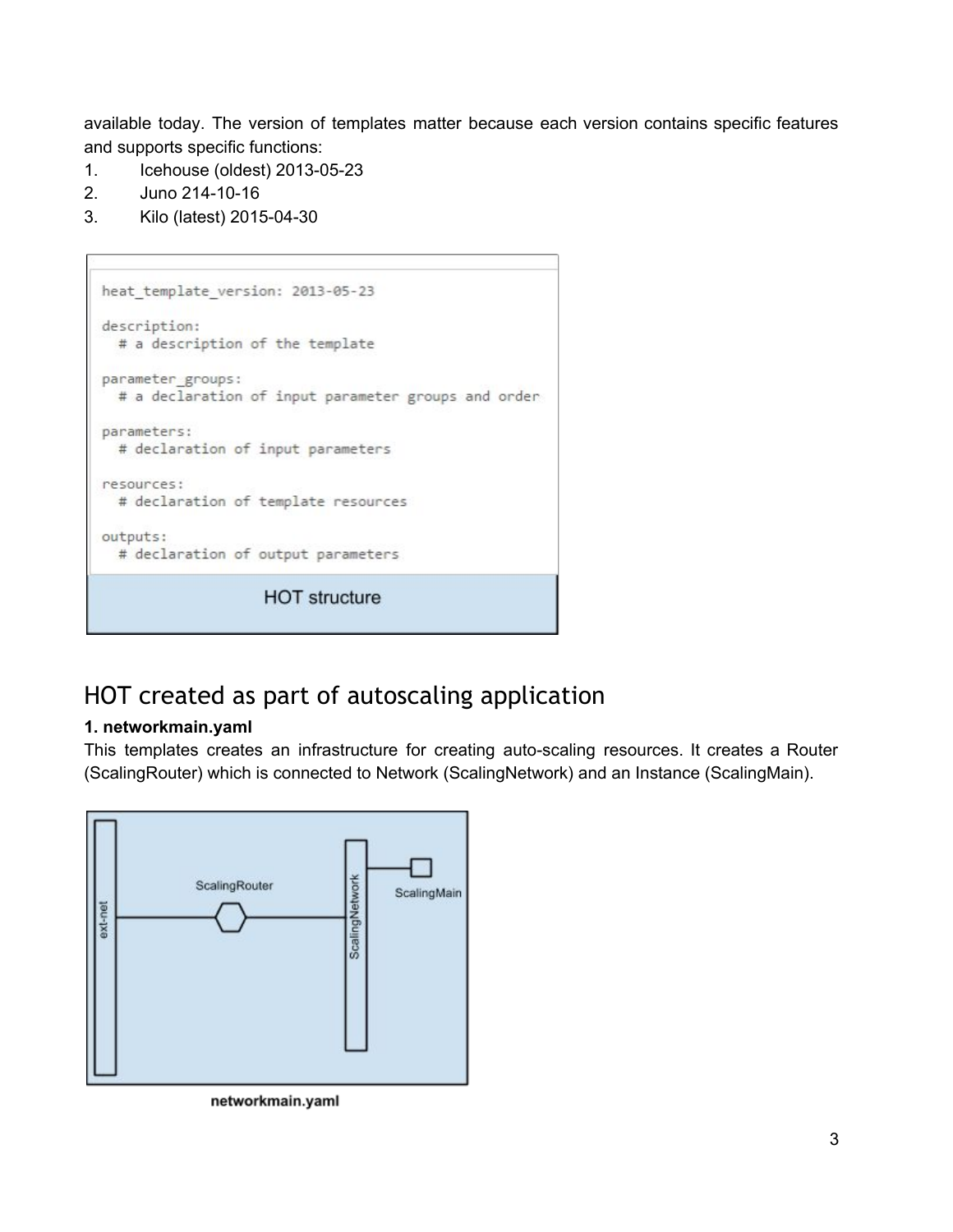#### **2.scalingmain.yaml**

This is the main templates which is used for scaling. It has following main resource:

a. Heat::AutoScalingGroup: It is the group of resources that can be scaled. The template contains only Nova::Server as scaling-group member. Metadata has been set for server since alarm will check resources with this metadata (key, value pair) for triggering alarm.

b. Heat::ScalingPolicy: Defines the policy for change (add/remove) in scaling-group. The template includes two scaling policies. One for scaling-up and other for scaling down. Depending on the triggered alarm it will scale-up/ scale-down the AutoScalingGroup resources.

c. Ceilometer::Alarm: Defines the meter and condition to be monitored for triggering alarm. The template monitors cpu utilization (cpu\_util meter) of resources having metadata as defined in AutoScalingGroup. This is important because by default alarm monitors cpu utilization for all the resource present in tenant. By setting matching-metadata we are restricting to monitor only those resource with specific metadata.



main resources for scaling



scalingmain.yaml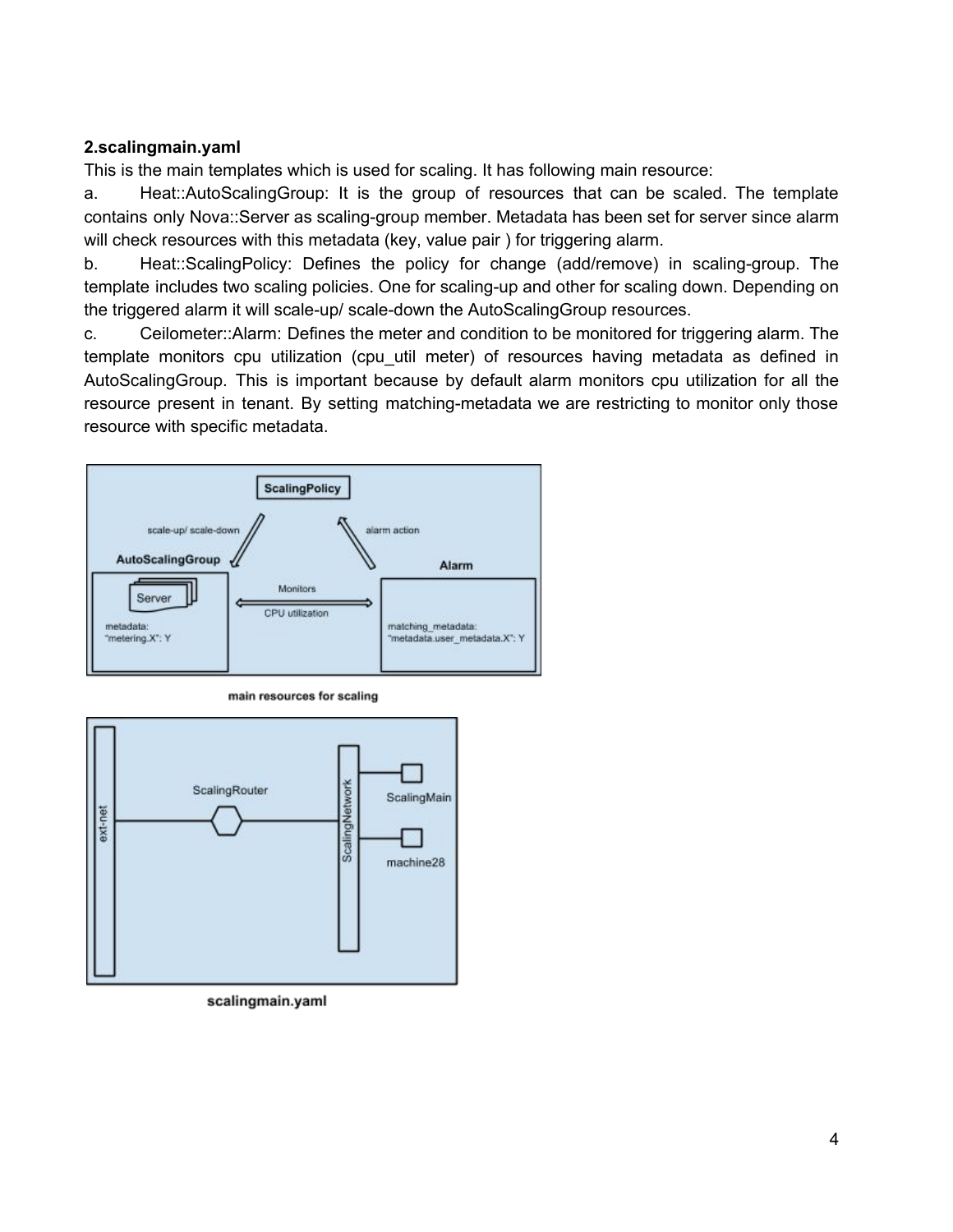# <span id="page-5-0"></span>Workflow of autoscaling

ScalingMain is used to inject code to any virtual machine of AutoScalingGroup. Initially AutoScalingGroup has one virtual machine. Overall two virtual machines on ScalingNetwork.

1. Using SSH inject code/kill process from ScalingMain to other virtual machine.

2. Ceilometer Alarms monitors the average cpu utilization of all the virtual machines of Scaling stack (part of scaling group in scalingmain.yaml).

3. If the average cpu utilization of stack is greater than or equal to 30% (mentioned in cpu\_high alarm) or less than or equal to 10% (mentioned in cpu\_low alarm) then alarm is triggered.

4. The alarm notifies the ScalingPolicy URL (as mentioned in alarm action of ceilometer alarm definition in scalingmain.yaml). The time at which alarm is triggered depends on the interval of pipeline.yaml file and period of alarm.

5. The ScalingPolicy add or removes virtual machines depending which alarm has been triggered.

6. step 1-5 is repeated until specific condition is specified.



### <span id="page-5-1"></span>Interval at which alarm will be triggered

The time at which meter sample will be collected by Ceilometer Collector is defined in "pipeline.yaml". By default the cpu\_util meter sample are collected at every 600 seconds or 10 minutes (interval under meter 'cpu').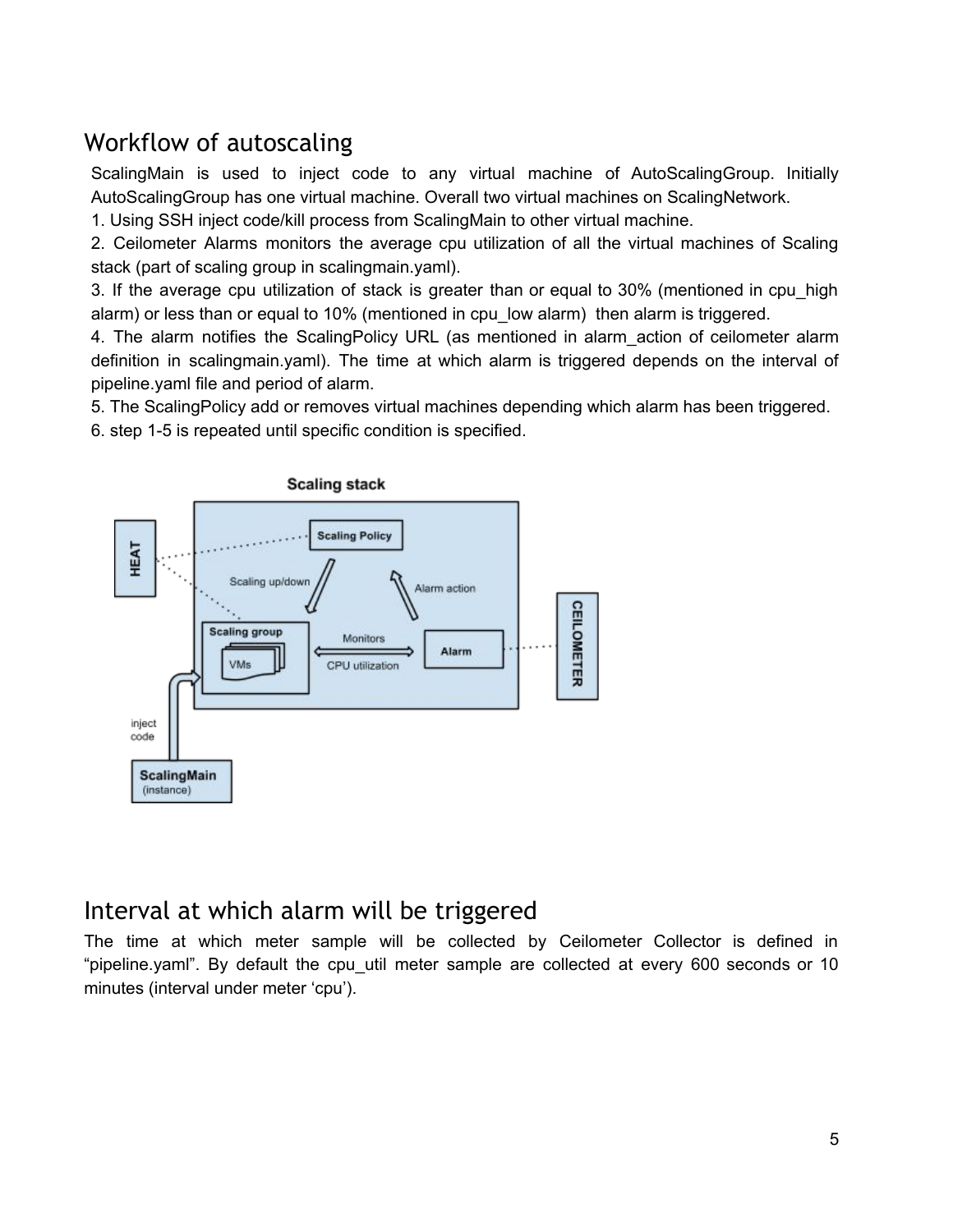

For auto-scaling application we have changed it to 60 so that samples are collected every 60 seconds. Also there is telemetry services configuration file "ceilometer.conf". Here the interval for collection should be equal to or greater than interval in pipeline.yaml file.



So whenever the interval is pipeline.yaml is changed, ceilometer.conf should also be updated if required.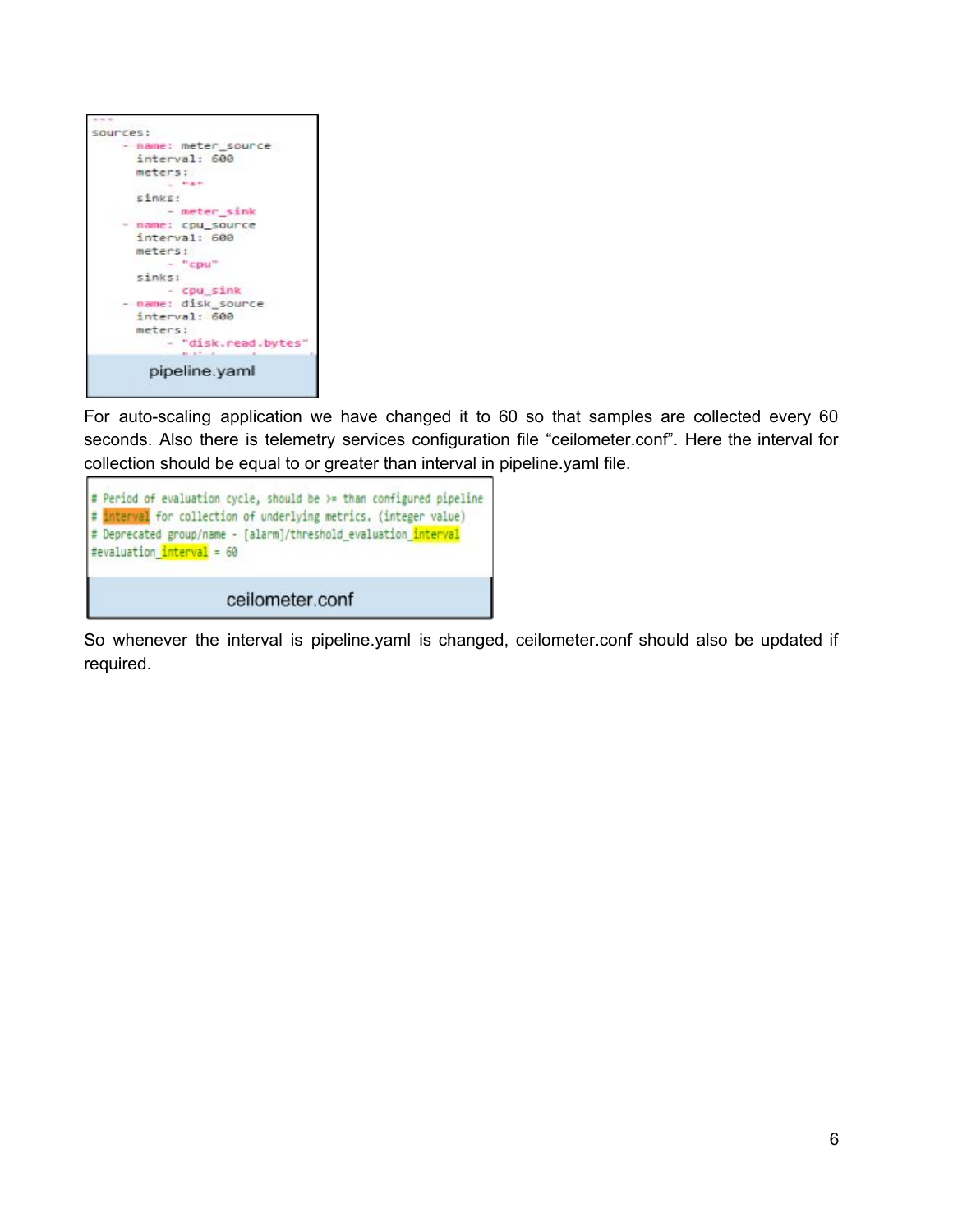# <span id="page-7-0"></span>Snapshots

<span id="page-7-1"></span>**Initial state of network**



<span id="page-7-2"></span>**Creating network stack from networkmain.yaml**

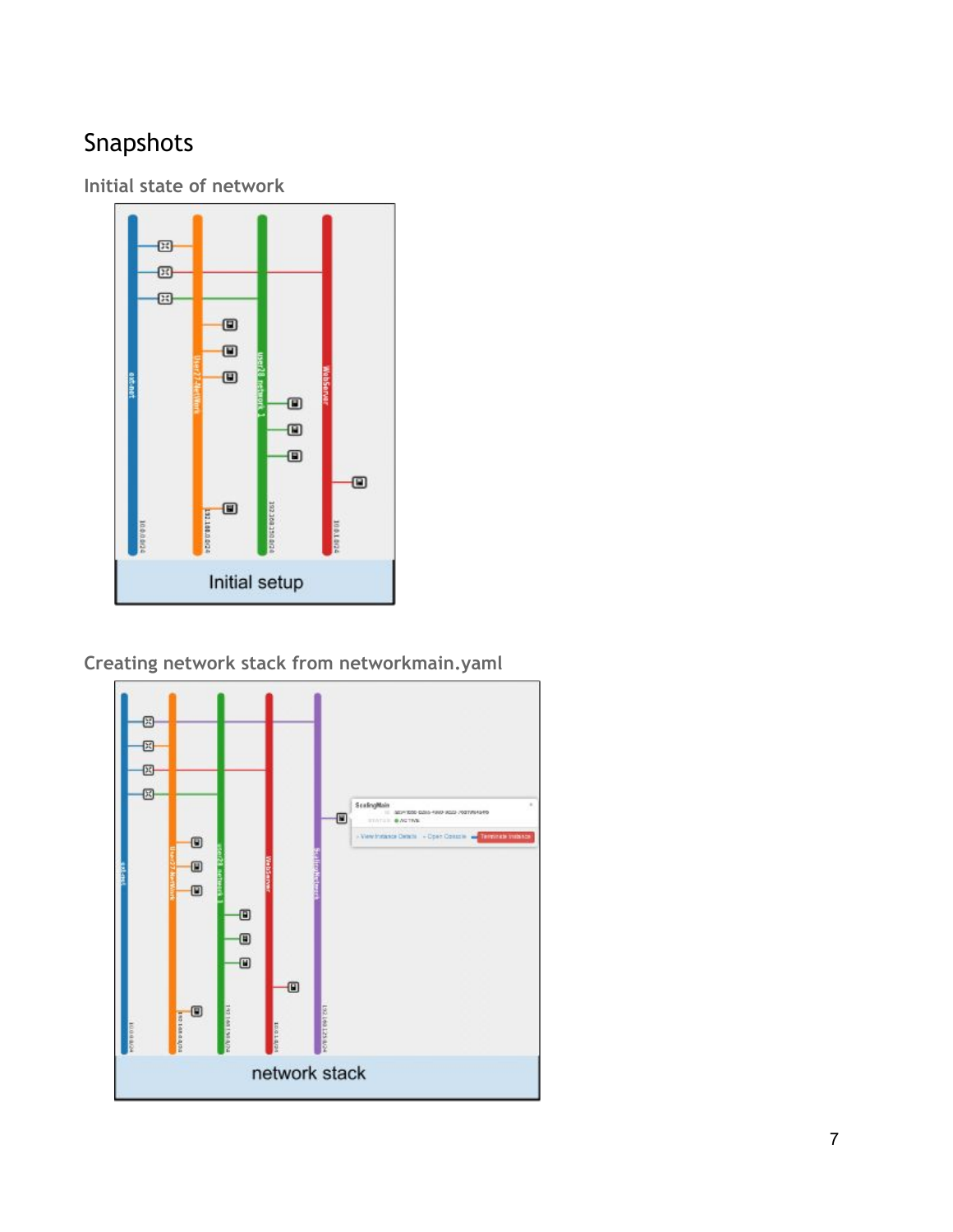

<span id="page-8-0"></span>**Creating network scale from networkmain.yaml**

<span id="page-8-1"></span>**Injecting code (increasing cpu\_util) from ScalingMain vm to machine28 vm**

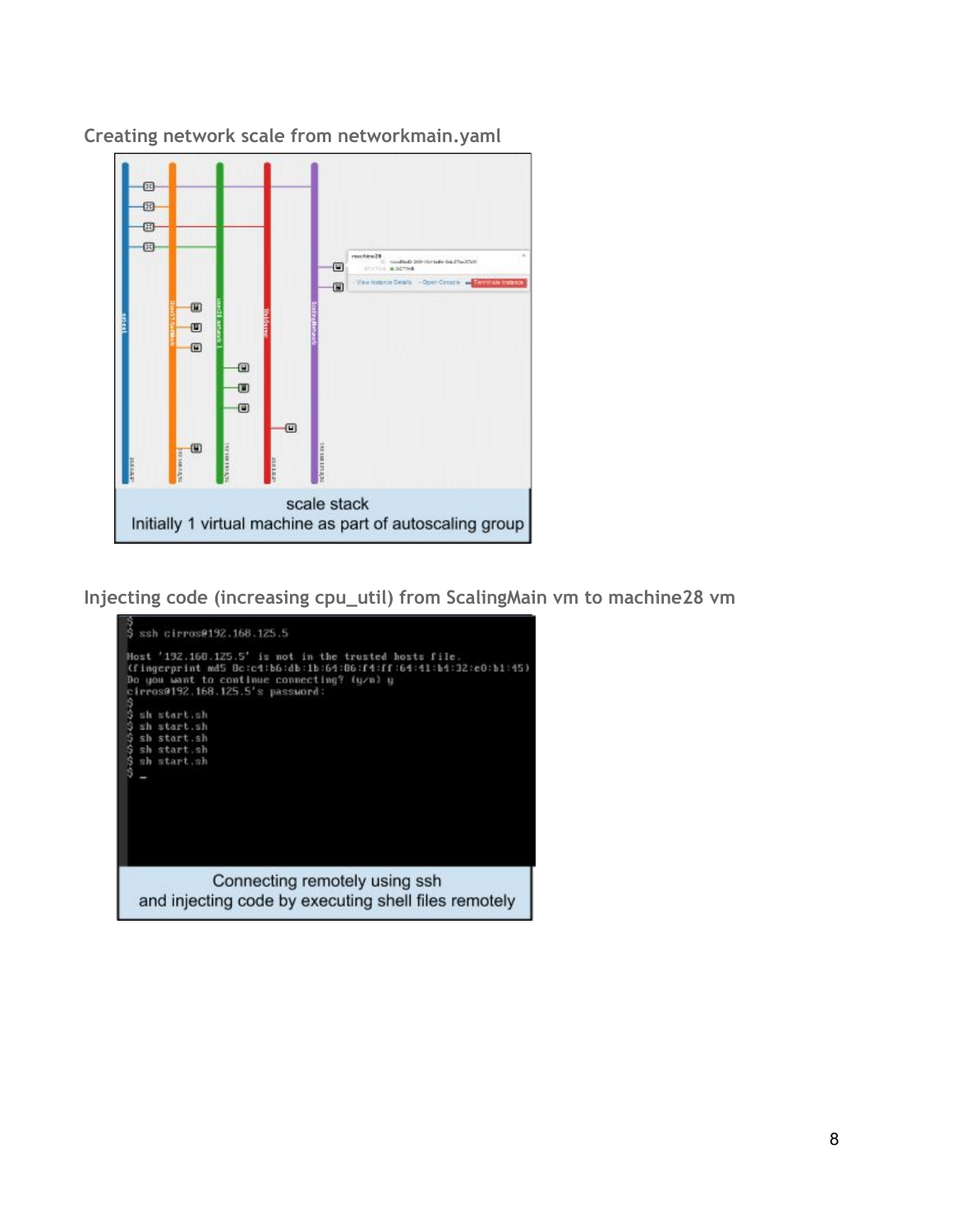| <b>CPIL:</b> | 7276K<br>59%            | used.<br>4日に<br>$0.8$ r | 1361ZK<br>SUS.                                 | free, OK<br>BM.<br>nic | Gv.                   | shrd, 752K<br>idis         |                 | buff<br>Gor.<br>îπ  | 27968<br>ex. | iru | cached | Gz sire |
|--------------|-------------------------|-------------------------|------------------------------------------------|------------------------|-----------------------|----------------------------|-----------------|---------------------|--------------|-----|--------|---------|
| <b>PID</b>   | average:<br><b>PPID</b> | 42.18<br><b>USER</b>    | 18.66<br><b>STAT</b>                           | з<br>.31<br><b>USZ</b> | 21/165<br><b>ZUSZ</b> | 423<br><b>ZCPU COMMAND</b> |                 |                     |              |     |        |         |
| 310          |                         | cirros                  | R                                              | 3376                   | 72                    | 18                         |                 | /home/cirroz/run.sh |              |     |        |         |
| 321          |                         | irros                   | R                                              | 3376                   | 7 <sup>2</sup>        | 18                         | sh              | /home/cirros/run.sh |              |     |        |         |
| 313          |                         | cirros                  | R                                              | 3376                   | 7 <sub>x</sub>        | 18                         |                 | /home/cirros/run.sh |              |     |        |         |
| 316          |                         | CIPPOS                  | R                                              | 3376                   | 7%                    | 12                         |                 | /home/cirros/run.sh |              |     |        |         |
| 353          |                         | <b>Cirros</b>           | R                                              | 3376                   | 7 <sub>K</sub>        | 18                         | $\mathbb{R}$    | /home/cirros/run.sh |              |     |        |         |
| 334          |                         | cirros                  | R                                              | 3376                   | 7%                    | 18                         | $\mathbf{x}$ is | /home/cirroz/run.sh |              |     |        |         |
| 338          |                         | Cirrox                  | 言                                              | 3376                   | <b>7%</b>             | $1\times$                  | $\times$ h      | /home/cirrox/run.sh |              |     |        |         |
| 352          |                         | CIPPOS                  | R                                              | 3376                   | 7%                    | 12                         | $\frac{1}{2}$   | /home/cirros/run.sh |              |     |        |         |
| 341          |                         | Cirros                  | B                                              | 3376                   | $7\%$                 | $1\times$                  | $\frac{1}{2}$   | /home/cirros/run.sh |              |     |        |         |
| 337          |                         | cirrox                  | R                                              | 3376                   | $7\times$             | $1\times$                  |                 | /home/cirros/run.sh |              |     |        |         |
| 362          |                         | Circus                  | R                                              | 3376                   | 7x                    | 12                         |                 | /home/cirros/run.sh |              |     |        |         |
| 375          |                         | Cirros                  | R                                              | 3376                   | 7%                    | 1%                         |                 | /home/cirroz/run.sh |              |     |        |         |
| 371          |                         | cirros                  | R                                              | 3376                   | 7x                    | 18                         |                 | /home/cirros/run.sh |              |     |        |         |
| 368          |                         | Cirros                  | R                                              | 3376                   | $7\times$             | 18                         | мh              | /home/cirros/run.sh |              |     |        |         |
| 361          |                         | cirros                  | R                                              | 3376                   | $7\times$             | 12                         | 5h              | /home/cirros/run.sh |              |     |        |         |
| 380          |                         | Cirros                  | R                                              | 3376                   | 7x                    | $1\times$                  | $\leq b$        | /home/cirros/run.sh |              |     |        |         |
| 373          |                         | CIPPOS                  | R                                              | 3376                   | 7 <sub>k</sub>        | $1\times$                  |                 | /home/cirros/run.sh |              |     |        |         |
| 385          |                         | cirros                  | R                                              | 3376                   | 7 <sub>2</sub>        | 1×                         | $\mathbf{x}$ h  | /home/cirros/run.sh |              |     |        |         |
| 419          |                         | cirrox                  | R                                              | 3376                   | 7%                    | $1\times$                  |                 | /bomc/cirres/run.sh |              |     |        |         |
| 418          |                         | CIPPOS                  | B                                              | 3376                   | $7\%$                 | $1\times$                  |                 | /home/cirros/run.sh |              |     |        |         |
| 393          |                         | cirros                  | R                                              | 3376                   | 7%                    | 12                         | 2h              | /home/cirros/run.sh |              |     |        |         |
|              |                         |                         | CPU utilization of machine28 using top command |                        |                       |                            |                 |                     |              |     |        |         |

### <span id="page-9-0"></span>**Scaling up**

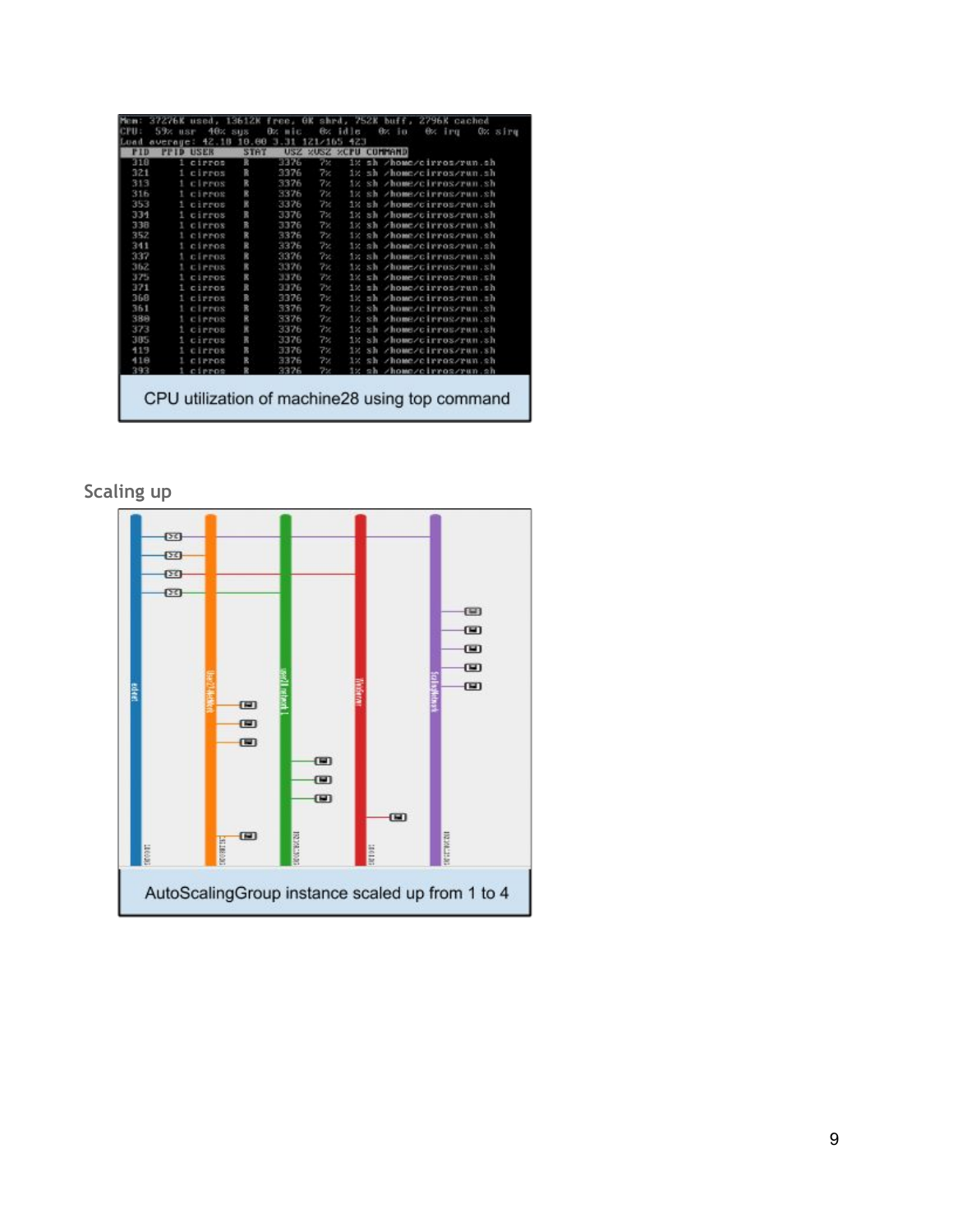<span id="page-10-0"></span>**Injecting code (decreasing cpu\_util) from ScalingMain vm to machine28 vm**



<span id="page-10-1"></span>**Scaling down**

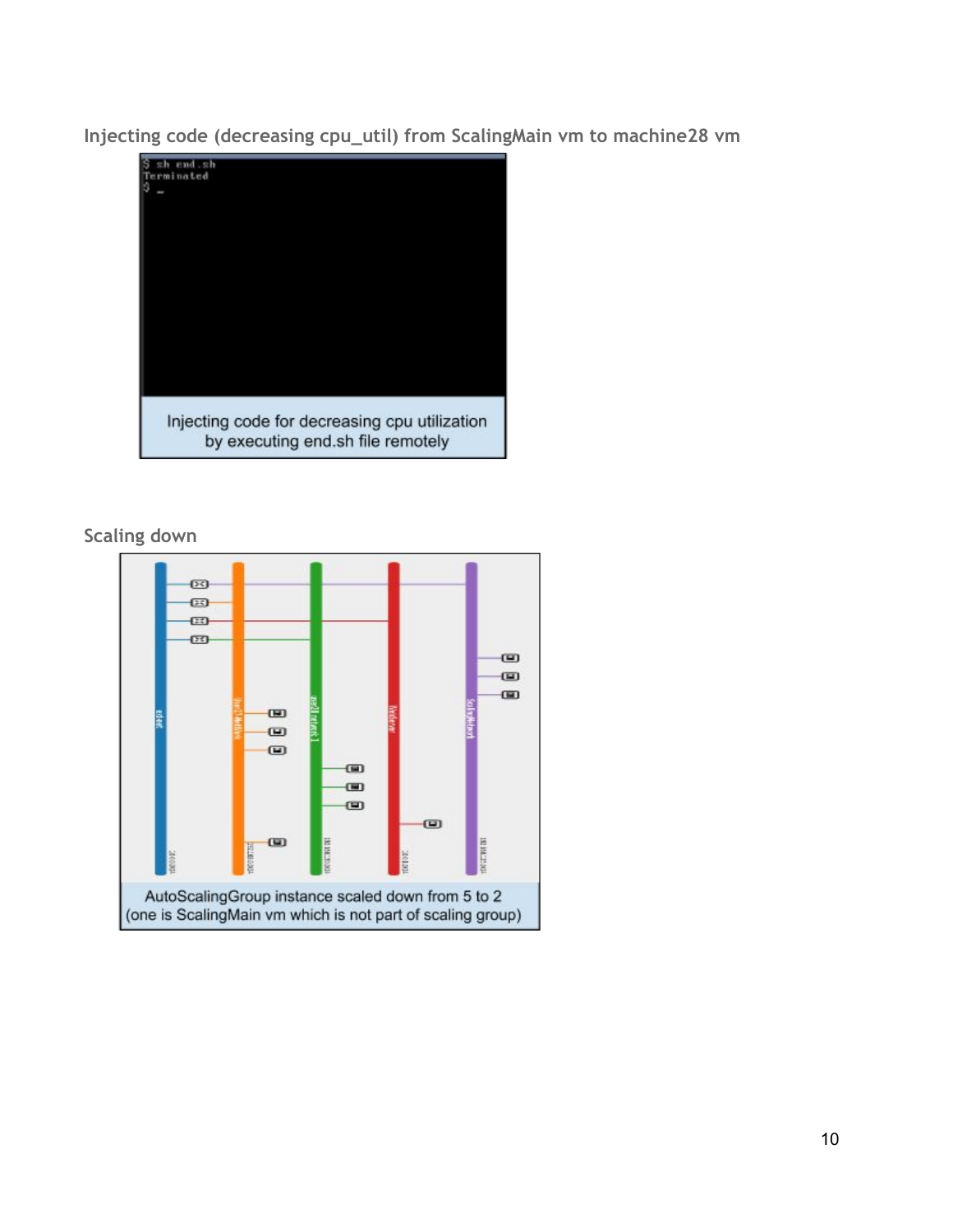#### <span id="page-11-0"></span>**Ceilometer statistics API**

|              | Perded Start                  | Period Exc                | AMO                        | <b>Buration</b> | <b>Xronice Stort</b>         | <b>Buration, Ord</b>    |
|--------------|-------------------------------|---------------------------|----------------------------|-----------------|------------------------------|-------------------------|
| 63           | 2012-00-01133335111           | 2015-10-34 [LE: 17:4].    | 0.1803300330               | 1.0             | 2012/08/09 11:12:13:11       | 2015-63-8-T20: LC: 42   |
| 85           | 1019.00.04T15-10-41           | 2015.05.34"18-18-4"       | 1 ORIGINALIST              | F               | 2013. W. Admin-17-41         | 2515.05.84712-17-47     |
| b4           | 2015-140-1-4113-6, 23111      | 2011-04-04:15:19:41       | 5.100000000                | 2.1             |                              | 2415-84-85115-15-41     |
| 65           | 2015-00-04733:29:41           | 2015-10-34"10:28:41       | 0.1                        | 1.0             | 2015-00-04718:19:41          | 2015-80-34710-15:40     |
| 54           | <b>TEIN</b><br>PR F4115-25-41 | 2015. EX. 92719 (17) 41   | 2. HERE EVERY EN           | B.F             | 2013. W. HATTEL2 Todd.       | 2419-04-02112-00-03     |
| bit.         | 2012/09/09 11:14:21:11        | 2013-20-30 13:53:41       | 2、网络对称来说, 2.3              | 2.1             | 2012/07/08 09:00 09:00 09:00 | 2013-20-21 12:21:02     |
| EX.          | 2015-00-04733:22:41           | 2015-30-34"18-23-41       | 17.6271185441              | L               | 2015. W. APPIR: 12:41        | 2015-09-04120-21:41     |
| 64           | <b>TELE</b><br>HP +4114-24-41 | 2015 BC 92719 (24) 41     | 101-412-29-015             | 2.1             | (F15) @ HdT18+24+47          | 2415 84 81112-79-62     |
| 63           | 2012-00-641113:21:14L         | 2012-10-34 11:25:41       | 120 Salva 2021             | 3.6             | 2012/03/04 11:00:21:01       | 2015-13-3/11/1201-01    |
| 85           | 2019.08.04T15:25:41           | 2015.35.34718.58-41       | 54.59233223                | 5.0             | 2015. NUMBER 18-25-41        | 2015-05-34712-09-41     |
| 64           | 2015 HD 6-411-612-1-11.       | 2015 BC 40113 (27) 41     | 38.4989040640              | 2.1             | <b>July 10 Martin Sheets</b> | 2415-24-21112-01-41     |
| g3           | 2012-00-04733:27:41           | 2025-20-24TLC:28:40       | 15,6375                    | 1.0             | 2012-00-04718:27:41          | 2015-03-34710-27:41     |
| 84           | 1019.00.04T19.25-41           | 2015. EX. 32719-15-41     | <b>S. TRANSMITTED</b>      | F               | 2015. 30 . Addition 23 - 41. | 2515.05.02772.00.45     |
| b4           | 2012/09/09 12:30:30:31        | 2012/03/2012 12:53:14     | $3 - 25 + 4 + 4 + 4 + 4 +$ | 2.1             | 28-22-40-940-18-24-4141      | 2015-10-01-12-05-01     |
| <b>C)</b>    | 2015-06-04T13:30:41           | 2015.30.34716:33:41       | 0.35                       | L <sub>c</sub>  | 2015-00-04718:20:41          | 2015-80-3-716-00:40     |
| 64           | 1215 of F4114-31-41           | 2013 EX 92119 (52-4)      | 9 1404404040               | 2.1             | 2012. W. HATTELY 141         | 2415 84 85112-31-41     |
| E3           | 2012/09/09 11:12:12:11        | 2015-20-30 ILC2104-       | 1.111111111                | 1.1             | a.<br>2-A-94110121111        | 2015-1-1-1-1-1<br>3.141 |
| <b>BX</b>    | 2015.00.04T15-35-41           | 2005-05-34718-34:41       | 8.6                        | 1.0             | SCIAL SCLASTIC-75-41         | 2015-03-34110-32-43     |
| 64           | HD F4114:41-11                | 2011 EX 41119 1514        | 5. HTM MA WAY              | E.B             | <b>IF &amp; MITH/FILMS</b>   | 2415 84 81112 44:41     |
| 65           | 2015-00-04T33:35:41           | 2015-10-24 LE: 26:40      |                            | E.E             | 2012/08/09 T18:22:31         | 2015-80-8-700-00:40     |
| 95           | 1819 - AB - PATTR- 35-41      | 2015. 35. 32"19-37-4"     | <b>TOPPERTS</b>            | $\mathbf{r}$    | 2013. W. Admin. 75-41        | 2315.05.84712 - 58 - 41 |
| b-4          | $-20.5 - 40.4114$ , $47.11$   | 2011 - Ed 44 15 - 15 - 4. | 5.14                       | 2.1             | 2012/07/08 09:00 10:00 14:00 | 2415-84-811130-04141    |
| E)           | 2015-06-04T13:33:41           | 2015-30-34716:08:40       | 7.96323333233              | 1.0             | 2015-00-04718:20:41          | 2015-03-3-100:00:40     |
| 54           | HP-F4T14-T3-41                | 2015. EX. 32119 - 28 - 41 | 2012/07/2012 13:45         | 5.5             | 2013. W. Hd T18+31+d1        | 2414.84.81112.08.21     |
| bid.         | 2012-00-01114140111           | 2013-20-40-1810312        | b. M                       | 2.1             | 2012/03/06 09:00 10:00:00    | 2010/14/07 03:07 03:07  |
| <b>B</b>     | 2015-06-04T13:41:41           | 2005-00-34718-42-41       | 2.0                        | 5.0             | 2015-00-04718:41:41          | 2015-89-94700 41:40     |
| $\mathbf{B}$ | 1219<br>HP P4114-42-41        | 2015 EC 45113 (41-4)      | 1.180401015                | E.E             | 39116 No. 100218-02-02-      | 2415 84 81112-12-23     |
| 69           | 2012-00-01112112111           | 2015-20-34 [18:44:4]      | 7.96309063067              | 5.0             | 2012-20-041103-00:41         | 2015-83-8-110-42-42     |
| 85           | 1015-08-04T15-44-41           | 2015.35.34718-28-41       | 1.939(3279(8)              | 5.0             | 2013. NUMBER 18: 44: 42      | 2515-85-34712 44:42     |
|              |                               | 2011 - DC 44113 - Chrd.   | <b>2. Mail 4 (4)</b>       | 2.1             | middle                       | 2415-24-25115.          |

<span id="page-11-1"></span>**Stack event for checking alarm triggering time**

| <b>Bird Forcers</b>           | <b>Keyvery</b> | Tors I are local.     | <b>Holes</b>              | <b>Builder Required</b>                                                                                                                                                              |
|-------------------------------|----------------|-----------------------|---------------------------|--------------------------------------------------------------------------------------------------------------------------------------------------------------------------------------|
| tra Bright's andure           |                | 3 min.i pp.           | Build Contains            | also a single changed book about in about Way, arrival as single you in 1 september, could be adopted a security \$100 MMC FC.                                                       |
| my family in patient          |                | min.c.v               | <b>Manach Booth</b>       | they can conquising down to down the sides of the subset of a market complete contain the state when we are full MCVD to                                                             |
| In Bally Lobox                |                | E dent law            | Sprint Corp. below        | We'll a label handed both disk above in a door is war. Surround a series to see the dots in section of the                                                                           |
| my Brasil Carl Joshur         |                | Sminister.            | Bural Carrateira          | ally in state changed from about to about (Part delty in state that is a sumply, which from helt. In set in each 12-CF)                                                              |
| my Great List Annal           |                | Lincoln Fax           | <b>Send Combine</b>       | USE THA MAQUEBAN ANNUAL GERO E APRINTA A BE AUTO TURBER STOLE BOARD PART OF HIS ELECTIC                                                                                              |
| try Great Lit Aniser          |                | <b>Departed</b>       | <b>Send Combate</b>       | sive can consider the state of sizes plan sing to sure out to business a real motion, even now and state and                                                                         |
| miliatellal aver-             |                | <b>Report Follows</b> | the of Cor-webs           | the children in your boards by about 15 a subjectionale. Active Laurabia concentrated to you were 1. If INVESCOPY-                                                                   |
| ing Banak of gasiling         |                | <b>Seduzion</b>       | <b>Good Carrices</b>      | plant chain a barged from above to above (Part delay or state star by I stamples wouldn't beneficial wind young A CARDIN 1000).                                                      |
| Ing forest in grow's          |                | 17 WASTER             | WAS LIVE SAFE             | 9571 ESS/155/ART/28 2006 2009 M 4815 2 S7 5/5/21 EART / CAM 1 ERREST STEWART/2012 /2/22 2012 EDMAN E.E.                                                                              |
| ing Brack / Landy C           |                | "E minimum            | Burnt Carl John           | the resident increased from above to above Pier antest to share works I manufact colorate Benefield, in our local 1000 MMSS (917)                                                    |
| ing Brack Cambos              |                | "Crowledge            | Build Car-Jobs            | also a since harged from about to also to Disc sering as significant to Complex volunte Breathers, a well as CEO.                                                                    |
| to fast a pairs               |                | & Winston             | Geneti Commune            | alors while whosped both along to alors of the sides on state and it is analytic retride therefore went moved AAM,                                                                   |
| IN START DISCO                |                | 75 milled             | Sonit Ush Sale            | We'll a falled hoped from model will crite to abstract thresholds also to a series a series for centered through the criterial state of a support that the control of the control of |
| McDoc also they               |                | "I" rol situs         | Drugis Carriettis         | skale iductors)                                                                                                                                                                      |
| My Den John High              |                | <b>E MAY KAZ</b>      | GAME CARAINE              | <b>UNINE DESANAA</b>                                                                                                                                                                 |
| <b>Big Corp. May 11 Earls</b> |                | *Consider             | Dealer in Parkama         | side showed                                                                                                                                                                          |
| <b>Networker-Ref</b>          |                | */ conduct            | Drawing in Makamata       | slabs chances.                                                                                                                                                                       |
| ing Basic Col. and as         |                | Telepe                | South Camario             | state offered it                                                                                                                                                                     |
| my telus in posity            |                | FU PUSAEE             | <b>HANTAHAN</b>           | <b>IRALISESTAT</b>                                                                                                                                                                   |
| in Basicolal avera            |                | "The shop.            | Drught in Flascience      | idade observei                                                                                                                                                                       |
| try Tender and the            |                | Celesse               | <b>Coulty in Treasure</b> | skells televizint                                                                                                                                                                    |
| try Direct                    |                | C mining              | <b>County Company</b>     | sitate shotchd                                                                                                                                                                       |
| ing Group                     |                | 12 million            | DARK IT TOWN              | idade (Tailcie)                                                                                                                                                                      |
|                               |                |                       |                           | Stack (scale) events                                                                                                                                                                 |

# <span id="page-11-2"></span>Ceilometer query for measuring specific resource cpu-utilization

While creating Nova::Server (as part of AutoScalingGroup) we set following metadata:

*metadata: {"metering.stack": {get\_param: "OS::stack\_id"}}*

While creating Ceilometer::Alarm we set following matching\_metadata:

*matching\_metadata: "metadata.user\_metadata.stack": {get\_param: "OS::stack\_id"}*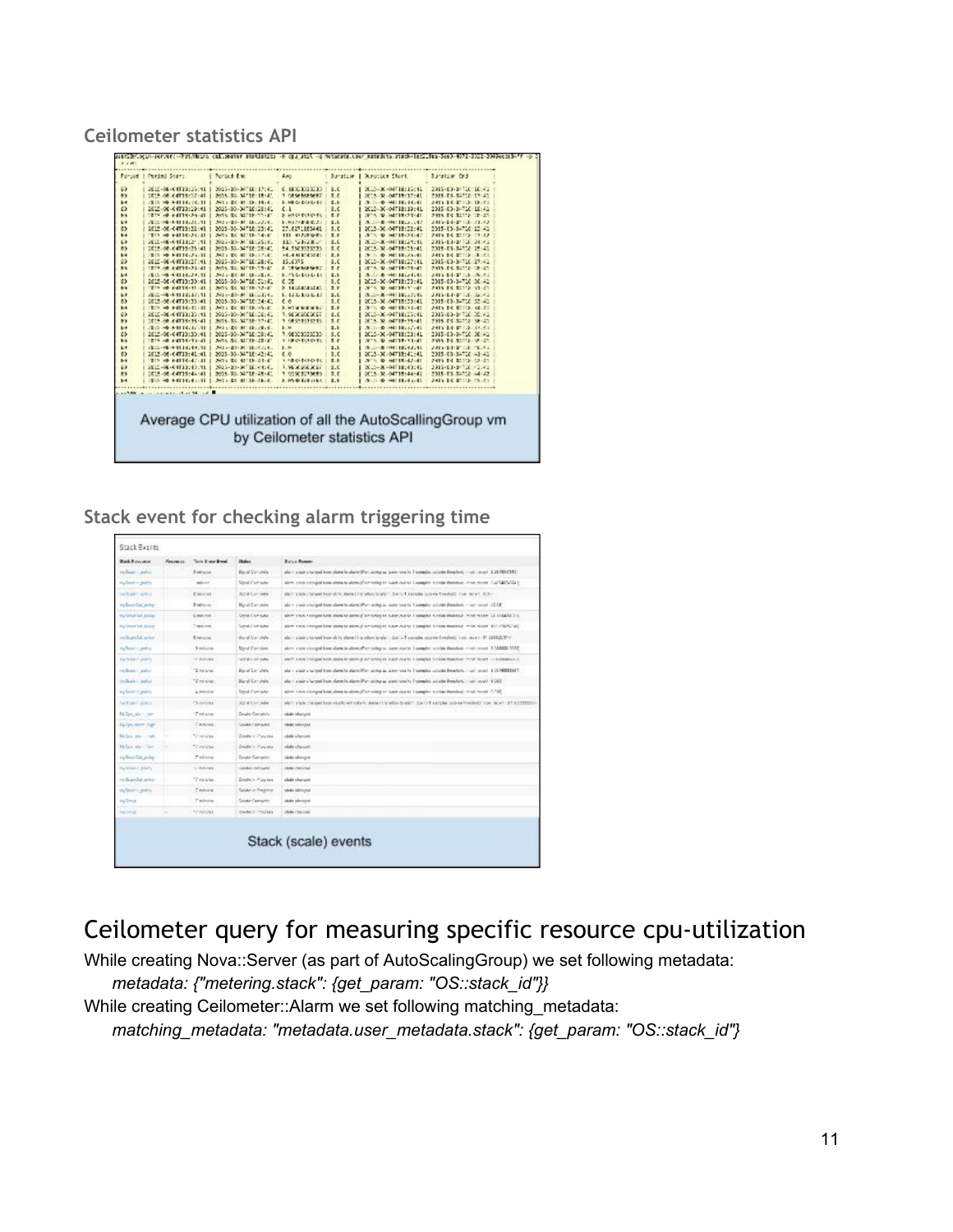This metadata query is not same because when resource contains metadata in the form of *"metering.X: Y"* then ceilometer converts the metadata of resource to *"user\_metadata.x: Y".* And since we are checking the metadata the ceilometer query becomes *"metadata.user\_metadata.x: Y"*



### Conversion

# <span id="page-12-0"></span>OpenStack CLI

To check information of stack or any telemetry services OpenStack had provided API. For this application some of Heat and Ceilometer API are used. Following are the API used are

### <span id="page-12-1"></span>**Heat API**

To check stack present in tenant *heat stack-list* To create new stack *heat stack-create scale -f scalingmain.yaml //scale: name of stack, scalingmain.yaml: filename* To delete a stack *heat stack-delete scale*//scale: name of stack to be deleted To display stack information *heat stack-show scale //scale: stack name* **Ceilometer API** To check alarm present in tenant *ceilometer alarmlist* To display alarm information *ceilometer alarmshow a alarm\_id* //alarm\_id: ID of alarm To check sample-list of cpu util meter

<span id="page-12-2"></span>*ceilometer samplelist m cpu\_util q metadata.user\_metadata.stack=stack\_id*

//-m cpu\_util: meter for outputting sample, stack\_id: id of stack

To check statistics

*ceilometer statistics m cpu\_util q metadata.user\_metadata.stack=stack\_id p 120* //p: period for statistics should be displayed

To delete alarm

*ceilometer alarmdelete a alarm\_id* //alarm\_id: ID of alarm